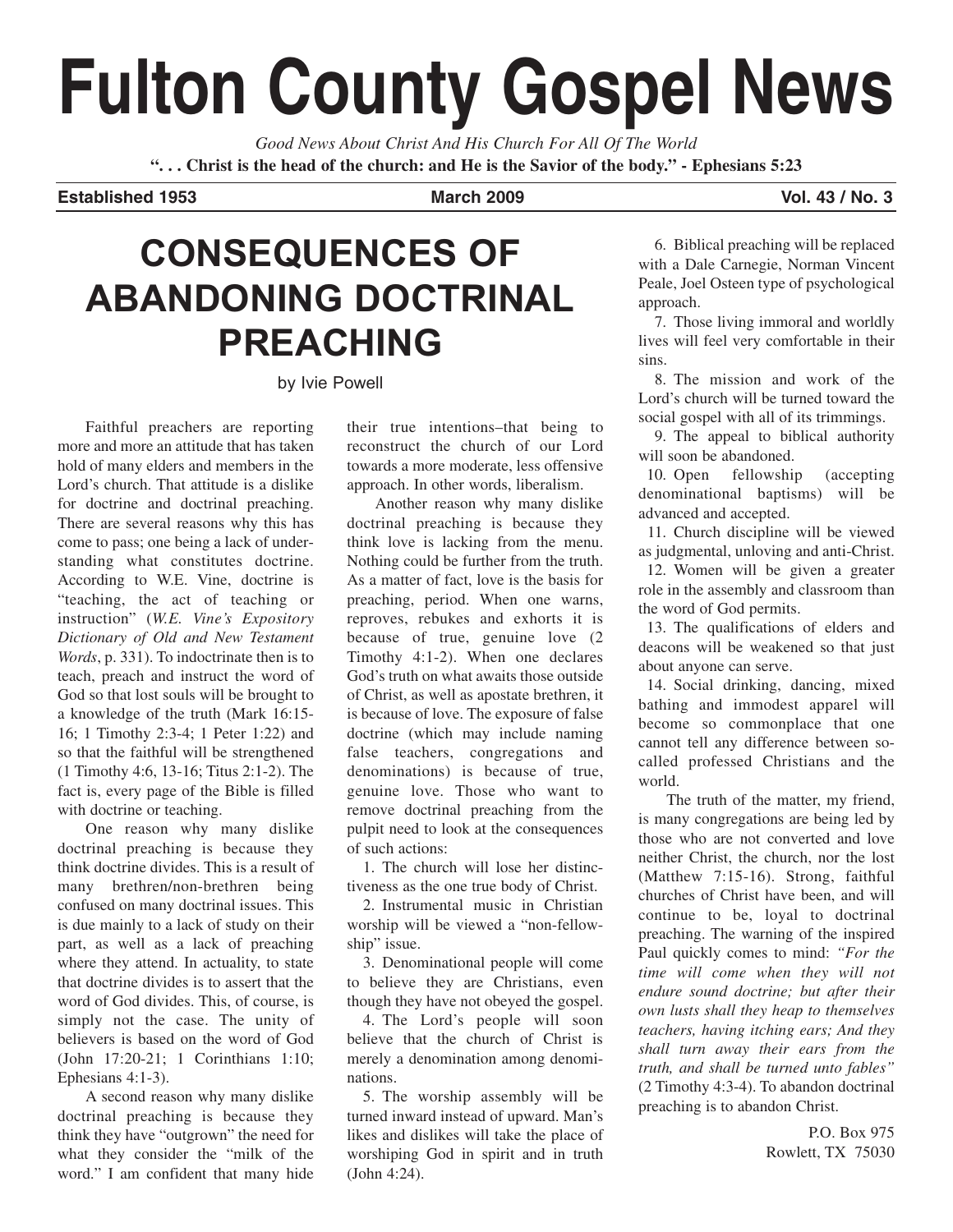#### **FULTON COUNTY GOSPEL NEWS** USPS Publication #211780

. . . is a Periodical publication issued monthly by the Church of Christ at Third and Bethel (P.O. Box 251), Mammoth Spring, AR 72554-0251. **POSTMASTER: Please mail all changes of address to the above address.**

**FCGN** is mailed free of charge to any who care to receive it. We will be happy to add any names to the regular mailing list. If you send in a name we must have a complete address, including number and street name, or R.R. or HCR number, plus box number, or a P.O. Box number and the **NINE DIGIT ZIP CODE**. This paper is supported by voluntary contributions for which we are grateful. Financial information will be furnished upon request. **Mail all address corrections or manuscripts to:**

#### **FULTON COUNTY GOSPEL NEWS** P.O. Box 251

Mammoth Spring, AR 72554

| Lee Moses $\dots\dots\dots\dots\dots\dots$ . EDITOR             |  |  |
|-----------------------------------------------------------------|--|--|
|                                                                 |  |  |
|                                                                 |  |  |
| Website www.fultoncountygospelnews.org                          |  |  |
|                                                                 |  |  |
| $E$ -Mail $\ldots$ , $\ldots$ , $\ldots$ , sales @halopages.net |  |  |

### **THE RATIONALITY OF CHRISTIANITY**

#### by Lee Moses

Satan has always attacked and will continue to attack righteousness and those who would follow it. Vehement attacks have been laid against Jesus Christ, the Provider of righteousness, and against the Bible, the standard of righteousness. One line of attack that has seen some success in recent years is the attack upon the **rationality** of Christianity. Infidels portray themselves as intelligent, educated, and insightful, while painting Christians as backward, ignorant, and irrational. Not only do these infidels represent professed Christians in this bad light, but they also represent Christianity as irrational.

A system of belief can be said to be *rational* when it is "based on or in accordance with reason or logic."1 One might be careful when demanding that God abide by man's standards of rationality. Man at one time thought it highly irrational for a surgeon to be expected to wash his hands between surgeries. Man at one time thought it highly irrational to

believe that the world was anything other than flat. God is not confined to such erratic standards. However, God and the doctrines He reveals to man will always be characterized by true reason and rationality.

#### **Christianity Demands Thinking**

Many atheists enjoy thinking of themselves as having greater capacity for thought than do believers in God. In the late nineteenth century, atheists referred to themselves as "rationalists"–the implication being that no one who believes in God could possibly be rational. This rhetoric has only become more heated in recent years as atheist Richard Dawkins calls belief in God "delusional." Christopher Hitchens refers to God's "yokel creationist fans." Avowed enemy of God Bill Maher wields a broad paintbrush in his attempt to link ridiculous beliefs and practices of various world religions with Christianity–since world religions do ridiculous things, Christianity must be ridiculous as well, or so the reasoning goes.

While Christianity faces sufficient opposition from its open antagonists, some of the worst incriminations against the rationality of Christianity come from "within." Many professed Christians do their part to convince others that practicing Christianity must require a full frontal lobotomy. Many profess to practice Christianity while actually practicing **emotionalism**, basing their doctrines and actions upon emotions with a wholesale rejection of reason. Some such persons might be found rolling in the aisles and shouting meaningless gibberish at a Pentecostal gathering. For others, it may not be as dramatic as this–but they still have the erroneous concept, "Come worship time, the brain goes off." It is all about having a "halleluiah good time." Perhaps what they practice could be called **emotionolatry**, because they gear everything in their worship toward the excitement of the human emotions rather than toward the pleasure of God. Such emotionalists are generally characterized by tremendous Bible ignorance. Since they have no actual rule of faith, they do not need the Bible. Thus, they can defend neither their religion nor the Bible.

This is not the Christianity described in the New Testament, which **must** be

one's rule of faith for one to be a Christian (Romans 1:16-17; 10:17; 1 Timothy 4:16). Jesus instructed his hearers to think logically, and reprimanded them when they failed to do so. Several times He rebuked the religious leaders of His day with the question, *"Have ye not read . . . ?"* (Matthew 12:3, 5; 19:4; 22:31). Of course they had read each of the Old Testament Scriptures He referenced, and He knew that. His point was that they failed to draw the correct conclusions from each of those passages. They failed to **think** correctly.

The New Testament portrays the apostle Paul continually **reasoning** with people regarding Christianity:

> *"And Paul, as his manner was, went in unto them, and three sabbath days reasoned with them out of the scriptures"* (Acts 17:2).

> *"And he reasoned in the synagogue every sabbath, and persuaded the Jews and the Greeks"* (18:4).

*"And after certain days, when Felix came with his wife Drusilla, which was a Jewess, he sent for Paul, and heard him concerning the faith in Christ. And as he reasoned of righteousness, temperance, and judgment to come, Felix trembled, and answered, Go thy way for this time; when I have a convenient season, I will call for thee"* (24:24-25, emphases LM).

Notice in this last reference, that although Paul was reasoning, his audience could not bear to think about such things. There can be little doubt that many of Christianity's fiercest antagonists are so because they cannot bear to be reasoned with regarding such matters as "righteousness, temperance, and judgment to come." So who is the more rational?

The Lord's plea extended in Isaiah's time still holds true today: *"Come now, and let us reason together, saith the LORD"* (Isaiah 1:18). God calls us to reason. Christianity demands thinking. This does not mean that one must be an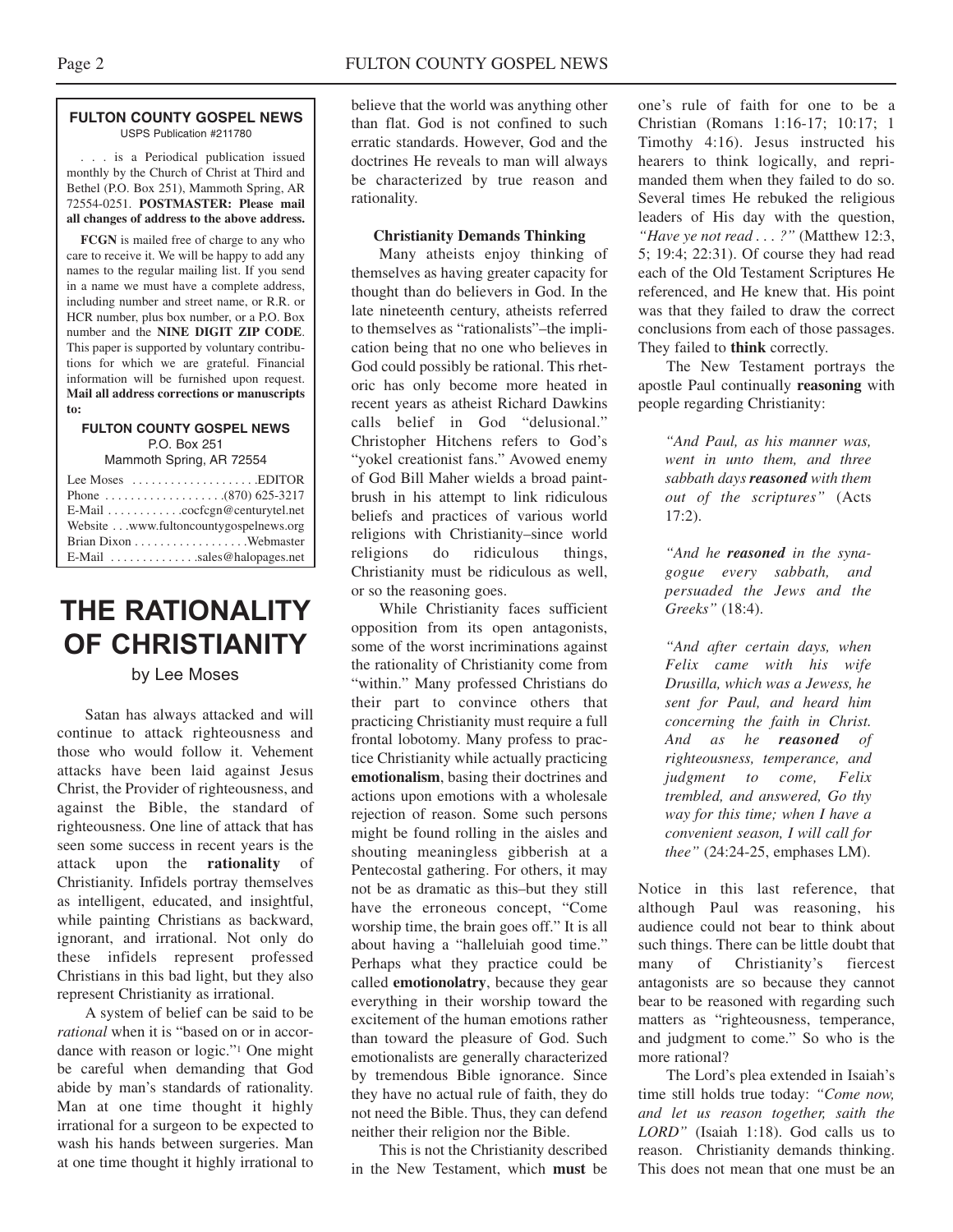educated man to be a Christian. But one must take thought and come to his own fully-committed decision before becoming a Christian. Contrariwise, we see some of the most educated people the most incapable of independent thinking (1 Corinthians 1:26; Mark 12:37b). It is often these attackers of Christianity who are the victims of groupthink.

#### **Christianity is Based on Evidence**

One can do all the thinking in the world, but that thinking is vacuous and vain if one does not reason upon adequate evidence adequately considered. As Naaman the Syrian said, *"Behold, I thought . . ."* (2 Kings 5:11- 12). He reasoned based upon no evidence except his own reasoning. This would have cost him the opportunity to be cleansed from his leprosy had not his servants presented him additional evidence by which he could then draw the proper conclusion (verses 13-14). The *law of rationality* states, "One should only draw such conclusions as the evidence warrants." This is exactly what Christianity teaches: *"Prove all things; hold fast that which is good"* (1 Thessalonians 5:21).

Some seek to undermine Christianity by redefining *faith* to mean a decision made **without** adequate evidence. The infidel Voltaire said, "Faith consists in believing what reason cannot." Notice that Voltaire gives very different meanings to *faith* and *believe*. He acknowledged that he would believe certain things, yet insinuated that he did not have faith. However, according to Biblical use, *faith* and *believe* have essentially the same meaning; the difference being that one is a noun while the other is a verb: *"But without faith it is impossible to please him: for he that cometh to God must believe . . ."* (Hebrews 11:6, emph. LM). The two clauses say essentially the same thing, except the first expresses the thought negatively while the second affirms it positively. One cannot please God without faith; therefore, to please God one must believe/have faith. The two terms both express *belief.* For Voltaire to say that "Faith consists in believing what reason cannot" suggests that reason cannot allow one to believe **anything**. Is this rational?

Biblical faith consists in believing

what reason **demands**, because evidence compels such faith. Faith is produced by the word of God (Romans 10:17). How is this? First, the word of God provides the necessary facts and instructions that must be believed and obeyed. Second, the word of God provides evidence to allow true faith. After John had provided numerous witnessed attestations to the undeniable truth that Jesus was the Son of God, he wrote, *"And many other signs truly did Jesus in the presence of his disciples, which are not written in this book: But these are written, that ye might believe that Jesus is the Christ, the Son of God; and that believing ye might have life through his name"* (John 20:30-31). John's purpose, and that of the Holy Spirit, was not to write an exhaustive biography of Jesus Christ–it was to provide sufficient evidence for faith.

Hebrews 11:1 provides, if not a **definition** of faith per se, a good **description** of it: *"Now faith is the substance of things hoped for, the evidence of things not seen."* Admittedly, the King James translation allows some confusion–certainly the mere **belief** in something does not provide substantial evidence it is so, does it? The American Standard Version translates this verse, *"Now faith is assurance of things hoped for, a conviction of things not seen"* (emph. LM). A reading of both renderings together gives a good sense of the verse–faith is an assurance based upon substance; it is a conviction based upon evidence. As Adam Clarke said of the word alternately rendered "evidence" and "conviction,"

> [It] signifies such a conviction as is produced in the mind by the demonstration of a problem, after which demonstration no doubt can remain, because we see from it that the thing is; that it cannot but be; and that it cannot be otherwise than as it is, and is proved to be.

The Bible alludes to the fact that one can know that God exists, and can know some attributes of God, by examining the evidence from the physical creation (Psalm 19:1-4; 104:24; 139:14; Romans 1:19-20). Certainly the case for the existence of God can be presented in a logical fashion. The Bible provides evidence of itself that it is accurate, and that it is the word of God, by predictive prophecy, by miraculous confirmation, and by the certification of trustworthy witnesses who saw proof (Isaiah 44:28; Mark 16:20; John 19:35; 1 Corinthians  $15.4 - 8$ ; et al.)

Is it not reasonable of God to offer evidence of the claims the Bible makes? Is it not an appeal to man's God-given ability to reason that such evidence is provided for consideration? And is it not therefore rational for man to *hold fast* those things which are then *proved* to be *good*? (1 Thessalonians 5:21). After all, the very **law** of rationality tells us to draw the conclusions which are warranted by the evidence.

#### **Christianity Demands Only the Reasonable**

Many of the attacks made upon Christianity are focused directly toward God Himself, effectively saying, "Who does God think He is? How **dare** He try to tell us what to believe and what to do, when we are fully capable of making such decisions for ourselves?" They attack God as unreasonable; they conclude, therefore, that it is irrational to follow Him. But God only demands what is reasonable.

When God pled with Israel, *"Come now, and let us reason together,"* the people were failing Him miserably. He described them, *"Ah sinful nation, a people laden with iniquity, a seed of evildoers, children that are corrupters: they have forsaken the LORD, they have provoked the Holy One of Israel unto anger, they are gone away backward"* (Isaiah 1:4). He pointed out how He had *"nourished and brought up children, and they have rebelled against me"* (verse 2). Did He not have rightful cause for anger? He pointed out that even *"[t]he ox knoweth his owner, and the ass his master's crib: but Israel doth not know, my people doth not consider"* (verse 3). They failed to think; they failed to be rational.

Yet He only continued to demand of them what was reasonable: *"Wash you, make you clean; put away the evil of your doings from before mine eyes; cease to do evil; learn to do well; seek judgment, relieve the oppressed, judge the*